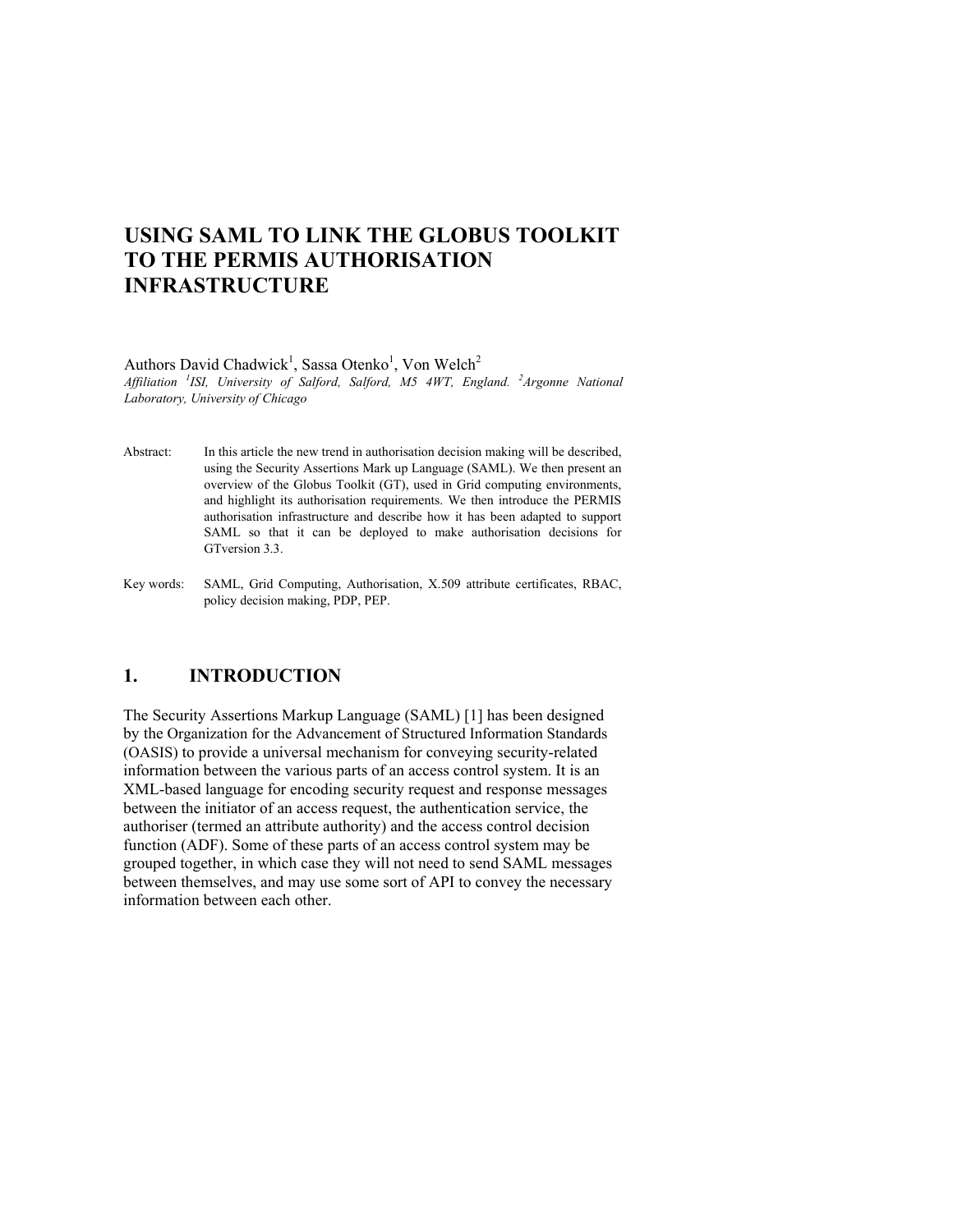The Globus Toolkit (GT) is an implementation of Grid software, which has a number of tools that make development and deployment of Grid Services easier [2]. One of the key features of this toolkit is secure communications. However, Globus Toolkit has limited authorisation capabilities based on simple access control lists. To improve its authorization capabilities a SAML authorisation callout has been added. The important consequence of this is that it will be possible to deploy an authorisation service that the GT will contact to make authorisation decisions about what methods can be executed by a given client. One such authorisation service is PERMIS [3]. Whilst the original PERMIS Java API was intended for local calls only, and didn't have any network interface, a PERMIS Authorisation Service has been developed to provide authorisation decisions for the Globus Toolkit through the SAML callout.

### **2. OVERVIEW OF EXISTING TECHNOLOGY**

### **2.1 SAML**

SAML is a language for expressing security-related information. It defines message formats in XML for Queries and Responses. It also defines a request-response protocol in SOAP over Http for carrying the SAML messages. SAML Queries are sent to a decision-making service whilst Responses, in the form of SAML Assertions, are returned. These assertions can then be coupled with a further Query and sent to other decision making services to aid them in their own decisions. In the SAML model there are three decision-making services: the Authentication decision-making service, the Attribute decision-making service and the Authorisation decision-making service (see Figure 1). Each decision-making service uses its associated policy and the user's credentials to evaluate the Query. After the SAML Query has been evaluated, a SAML Response is generated and this may be forwarded to another decision-making service, until it finally reaches the Policy Enforcement Point (PEP) of the application, which will determine the ultimate fate of the user's application request. The PEP is equivalent to the Access control Enforcement Function (AEF) in ISO 10181-3 Authorisation Framework [4].

SAML does not mandate any exact sequence of message flows for access control decision making. However, a typical flow might be as follows. A user's access request is presented to a PEP/AEF, and comprises the user's name, the user's credentials, the target to be accessed and the requested mode of access. The PEP could then sequentially present portions of this request to the three decision-making services. Firstly the user's name and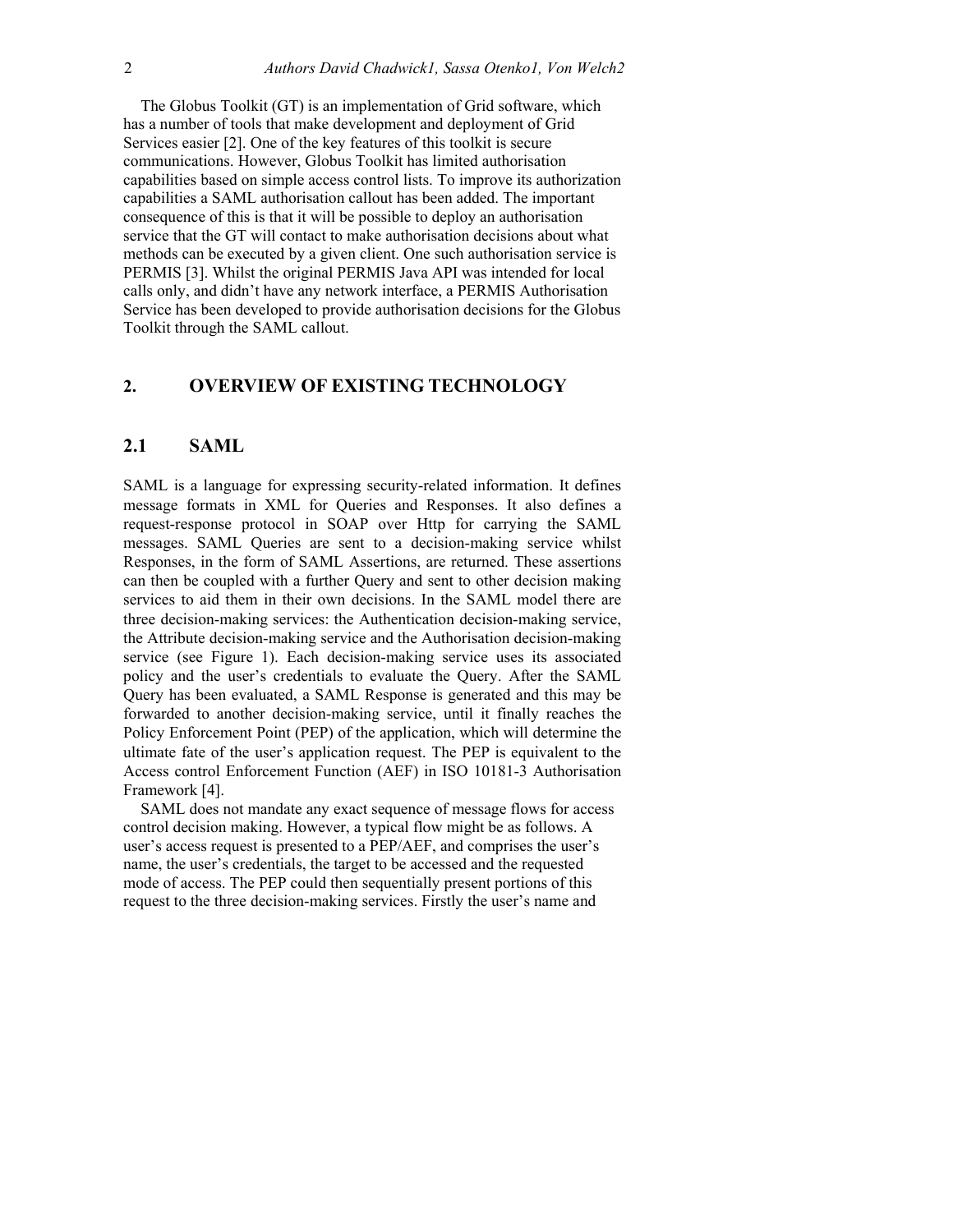credentials are presented to the Authentication Authority, which confirms the identity of the user. Next the authenticated name of the user (or the authentication assertion returned by the Authentication Authority) is presented to the Attribute Authority, which confirms the assignment of certain attributes to the user. Finally the attribute assertions, the name of the target and the requested mode of access are presented to the PDP, which makes an access control decision. The PEP then acts on this decision and either forwards the user's request to the target (if the PDP granted the request) or returns an error message to the user (if the PDP denied the request).



*Figure 1.* SAML

The SAML messages can be digitally signed, which makes them tamperproof, i.e. the messages can be sent as plaintext across untrusted networks. Alternatively, the SAML protocol messages could be sent as SOAP over Http over SSL, which can also protect them from eavesdropping.

Until quite recently most uses of SAML were limited to authentication and attribute usage e.g. as in Shibboleth [5]. Authorisation decisions were usually made locally either based on the user's identity (in Access Control Lists) or on the attributes/roles of the user (in simple scripts).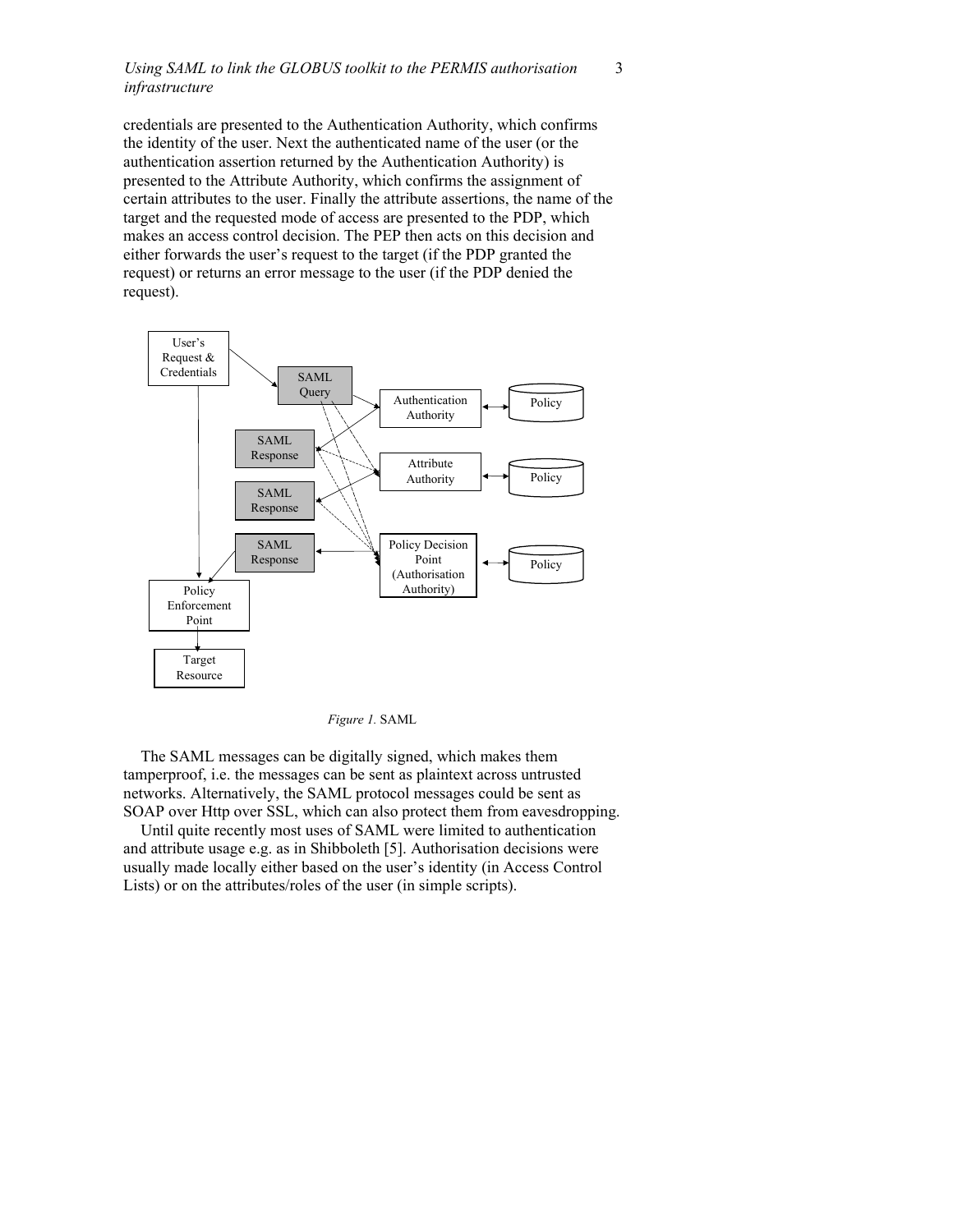As virtual communities and Grid computing started to develop, identitybased systems for authorization became increasingly difficult to manage due to the distributed nature of the user communities. To accommodate these communities, new authorisation systems were required that would make the decisions based on the attributes of the initiator rather than their identity. Another prerequisite for SAML authorisation messaging was that there should be a centralised decision-making point for a number of remote services, governed by the same policy. Thus Community Authorisation Server (CAS) [6], Akenti [7], PERMIS and others started to appear.

#### **2.2 The Globus toolkit**

The Globus Toolkit (GT) is a set of tools for building Grids that includes tools for resource discovery, job submission and data movement. Version 3 of the Globus Toolkit (GT3), includes support for Grid Services based on the Open Grid Service Infrastructure (OGSI) standard, which defines extensions to Web Services for lifetime management and stateful instances (among other things outside the scope of this paper). GT3 provides a Grid Service Container to host Grid Services instances, which provides services such as message marshalling/de-marshalling, authentication and authorization.

A virtual organization (VO) is a collection of users and resources, distributed across a number of geographic and administrative domains, which share common policies for access control. Initially access control was solved in GT through the use of simple access control lists called grid-map files, which performed mapping of access rights based on the user's identity. Such simplistic policies were robust, but failed to scale as the VOs grew in size and spanned larger numbers of institutions. To provide more flexible authorisation solutions, it was decided to provide a SAML authorisation callout in GT3 to allow the use of advanced authorization services. The effect of this is that the Grid Service Container would be able to contact the centralised Policy Decision Point to make access control decisions for invocations of services it hosts. In this design the PDP becomes yet another Grid Service, which provides authorization decisions through a standard message format i.e. SAML.

Now it is possible to create a CAS, Akenti, or PERMIS port that would make access control decisions for Grid Services, based on queries and decisions in the form of SAML Queries and Responses which are enforced by the Grid Service Container. A detailed description of the operation scenario is given later, with the example related to PERMIS.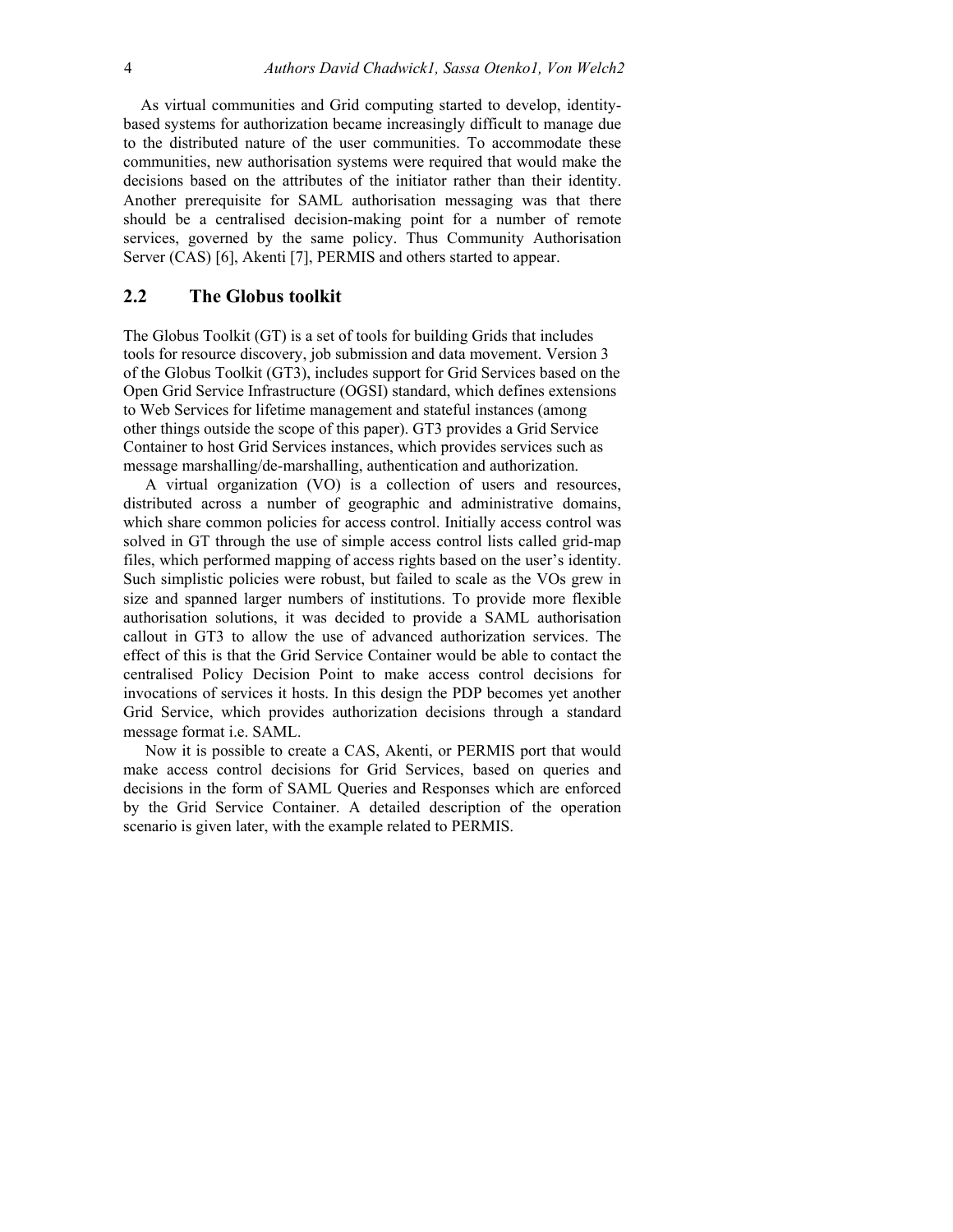### **2.3 PERMIS**

PERMIS is a policy based authorisation infrastructure, in which a user is granted rights to access a resource based on the authorisation policy for the resource, and the set of attributes (or roles) that the user possesses. A user's attributes are stored in digitally signed X.509 attribute certificates [10], and are allocated by the authorities in charge of the various attributes. Thus a "doctor" role attribute could be allocated by the General Medical Council, whilst a "project manager" role attribute could be allocated by the head of a department. A "date of birth" attribute could be allocated by a national registrar. These attribute certificates are then stored in various LDAP directories.

PERMIS was designed with a Java API between the PDP and PEP providing the access control decisions. Given the name of the user, it retrieves the user's attributes/roles and makes decisions based on them. The authorisation policy, written in XML, expresses which users can be assigned what attributes/roles by whom, and what privileges are bound to each of the attributes/roles. The XML policy is then inserted in an X.509 attribute certificate, signed by the manager who wrote it, and stored in an entry in an LDAP server.

When an application starts up, its PEP/AEF passes to the PERMIS ADF/PDP the name of the manager, the location of the LDAP directory, and the unique number of the policy to be used (each policy is assigned a globally unique number – actually an object identifier  $[12]$  – so that a manager can create different policies to be used in different contexts). The PERMIS ADF retrieves the policy X.509 AC from the LDAP directory, checks the signature and policy number, and if both are correct, uses this policy for its decision making.

### **3. THE IMPLEMENTATION**

### **3.1 Extensions to SAML**

A standard SAML Response contains a complete list of all the allowed actions which were contained in the SAML Query. While this is useful in cases where the response is passed to a third party, in the case where the query was generated by the consumer of the response it can introduce unnecessary overhead. In these cases the consumer of the response must parse the entire list of actions, when it may only be interested in a "yes" or "no" answer regarding the entire list as a whole.

For the sake of performance, new SAML Requests and Responses have been proposed – they are shorter and more concise versions of the standard SAML Authorization Decision Request and Authorization Decision Statement (passed inside a SAML Query and SAML Response respectively).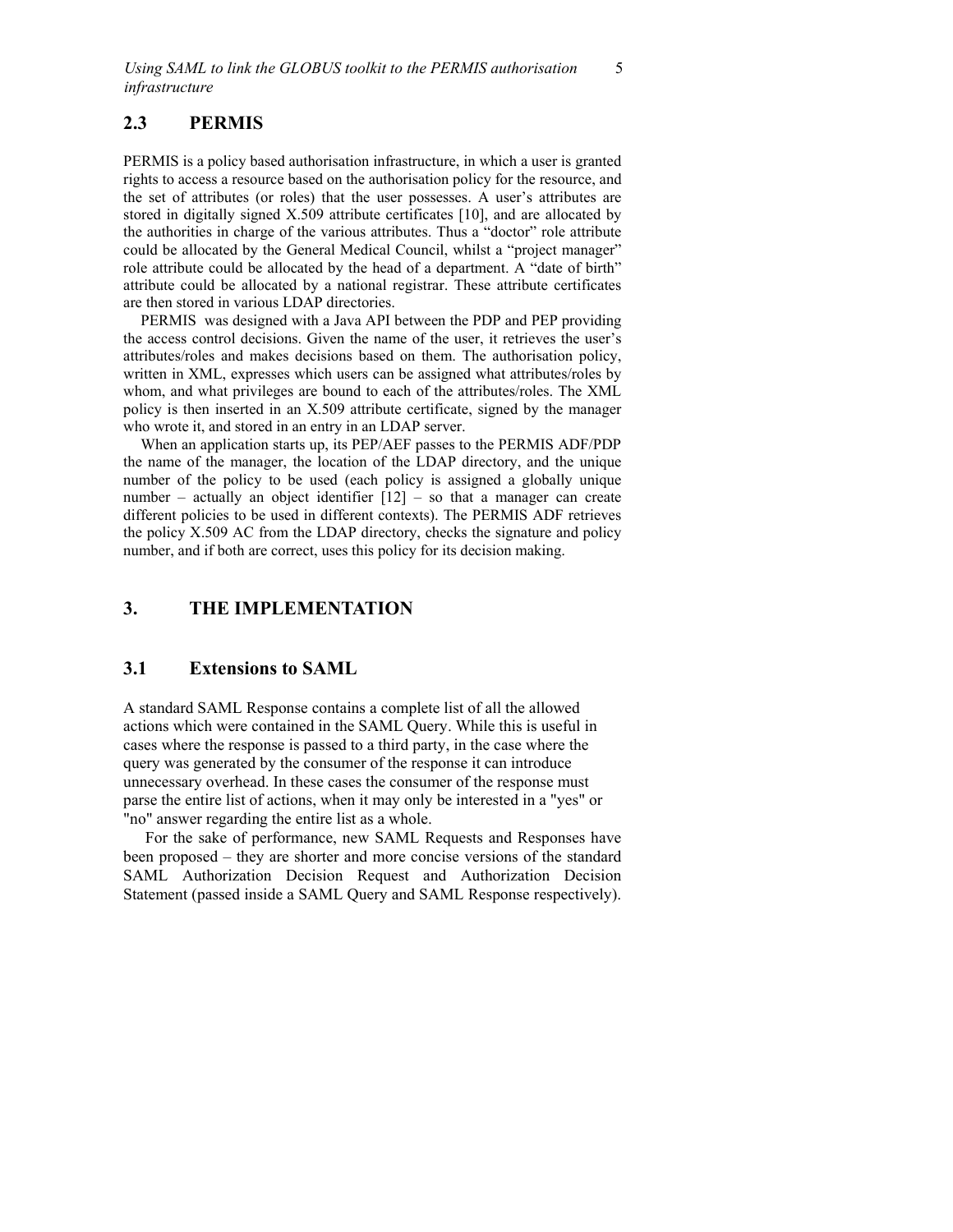These new messages allow the query to request, and the decision to contain, a simple yes/no response to all the actions contained in the query. This allows the authorization service to easily encode, and the Grid Service Container to easy parse, the response. The specification of these new SAML messages has been written by the Global Grid Forum's (GGF) Open Grid Service Architecture Authorisation working group (OGSA-AuthZ) [9].

#### **3.2 Extensions to PERMIS**

As the demand for an authorisation service appeared in the Globus Toolkit, the PERMIS researchers closely collaborated with the GT team to provide practical input into the design of the SAML messages to be used in GT3. In parallel a standalone PERMIS ADF was developed. Whilst the original PERMIS RBAC ADF had to be contacted via its Java API, the standalone ADF has a networking interface, through which it can receive SAML Queries and send back SAML Responses. In addition to this, the PERMIS ADF can pose as a Grid Service, so it can be used as a centralised PDP of a Grid application. It can also easily be embedded as a Service Authorisation – i.e. a PERMIS Authorisation "Callout" can replace the GT3 standard SAML Authorization Callout, and make local decisions for local Grid Services.

The original PERMIS architecture supported only LDAP Distinguished Names as Target identifiers. This allowed PERMIS to group targets into domains for easier expression of the policy. It was noticed during the early development stages of PERMIS that in fact people use various kinds of naming conventions for identifying targets, e.g. IP addresses, DNS names, URIs etc., so the design of the PERMIS API incorporated Principals, as an abstraction for such identifiers. However, the original PERMIS pilot sites did not have any specific requirements about which type of naming to use, and so for consistency purposes target naming was chosen to be the same as subject naming. Since subjects were named using X.500/LDAP distinguished names, then so too were targets.

When porting the code to work with the Globus Toolkit, it became necessary to allow other kinds of naming conventions to be used for targets, specifically because in Globus the intended targets are Grid Services, and they already have non-LDAP identifiers in the form of Grid Service Handles (GSHs), encoded in the form of a URI. URIs are hierarchical names like LDAP DNs, and this helps to group targets into domains (although of course in any particular Grid application the relevant targets at different sites may have totally unrelated URIs). URIs do not provide any further refinements for targets, unlike LDAP, which provides Object Classes to help to further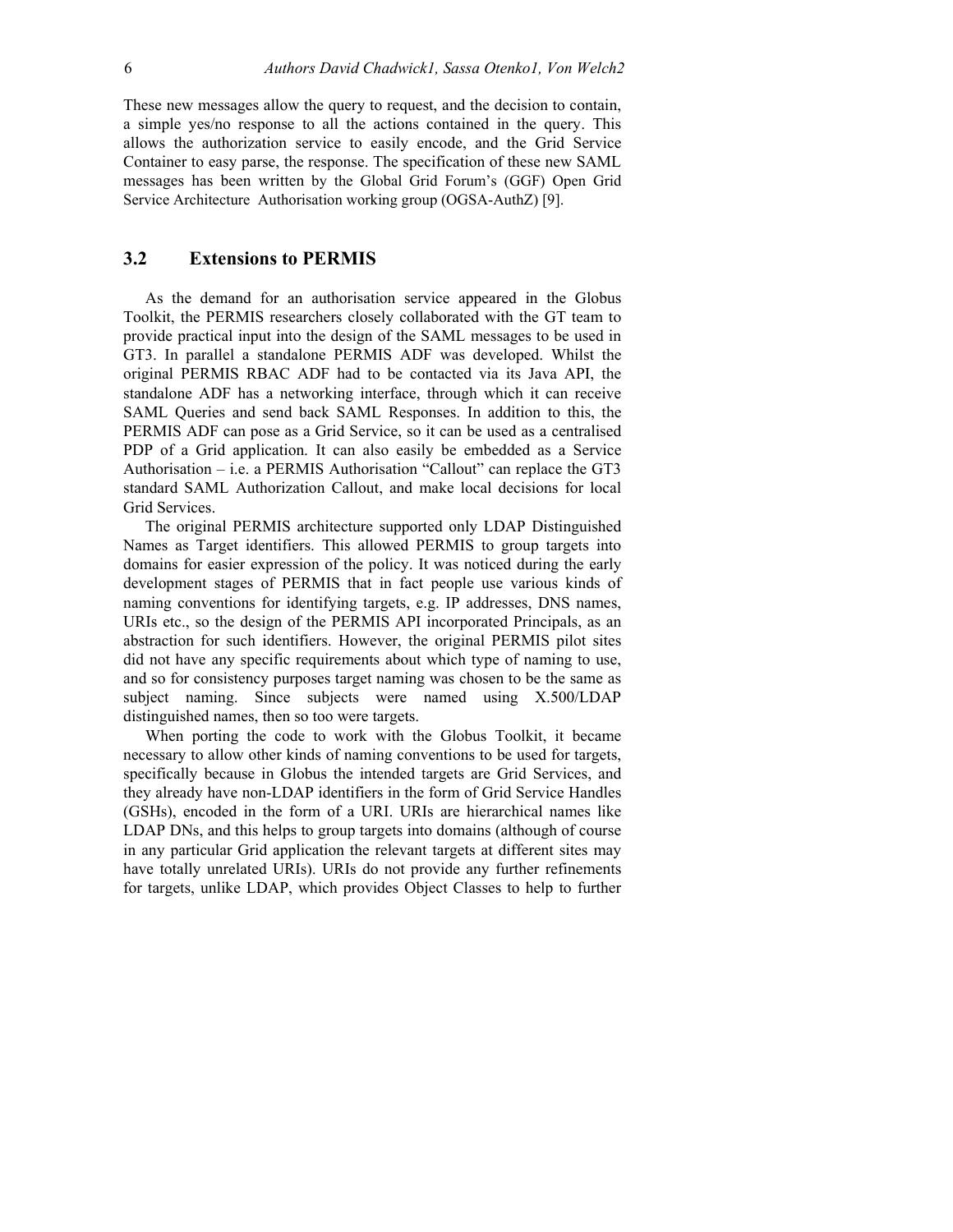distinguish between the different kinds of target e.g. printers or cpu clusters. This is one example of identifying targets by their attributes as well as or instead of their names.

Besides changing the ADF interface to support URI target names, the PERMIS policy syntax also had to be extended to support URIs as Target Identifiers<sup>1</sup>. This allows the manager to specify target names as URIs.

The PERMIS ADF assumes the subjects are authenticated, but it can recognise unauthenticated subjects, and now it will return public access rights to such subject names, i.e. it will grant access to the targets that do not require any roles to perform certain actions.

The Java code for constructing subject and target domains is the same, so in principle subjects could also be identified by their URIs. This would allow, for example, particular Grid Services (which are the targets for normal Grid users) to act as subjects and to make requests to other services protected by the PERMIS infrastructure. For example, a Grid service could make a request to an attribute repository protected by the PERMIS ADF, and PERMIS could decide if the particular Grid Service is allowed to retrieve certain user Attribute Certificates (specified as targets), thus enforcing a user's Privacy Policy.

The question of how to locate the credentials of a subject identified by a URL in a repository that uses LDAP naming can in fact be solved in at least two ways. The first and easiest way is to use URLs that conform to RFC 2255 [11]. This specifies how LDAP URLs can be used to retrieve information from LDAP repositories. An alternative way is to embed the URL as the latter part of the LDAP Distinguished Name and to configure the LDAP repository with the prefix DN.

For file-based repositories, e.g. Web-servers or file-servers, it is possible to construct filenames out of the subject's identifier, e.g. an MD5 hash of the normalised subject identifier (either the LDAP DN or URL) can be used to locate the files containing the necessary credentials<sup>2</sup>.

The extended SAML Requests designed by the OGSA-Authz group and specified in [9] may contain Attribute Reference elements. In essence these are repository URLs from where the subject's attributes should be retrieved by the Authorisation Service. This is a "semi-push" or "controlled pull" model, i.e. the subject doesn't have to push all the credentials to the Authorisation Service as SAML evidence, or rely on the Authorisation Service to pull whichever attributes it wants from where, but instead can provide a reference to the repositories that contain them. The Authorisation

<sup>&</sup>lt;sup>1</sup> In fact, any URI can be used, but a specific URI handler must be registered with the PERMIS RBAC at initialisation time.

<sup>&</sup>lt;sup>2</sup> For example, this is the way some Public Key Certificates are located on some web-servers.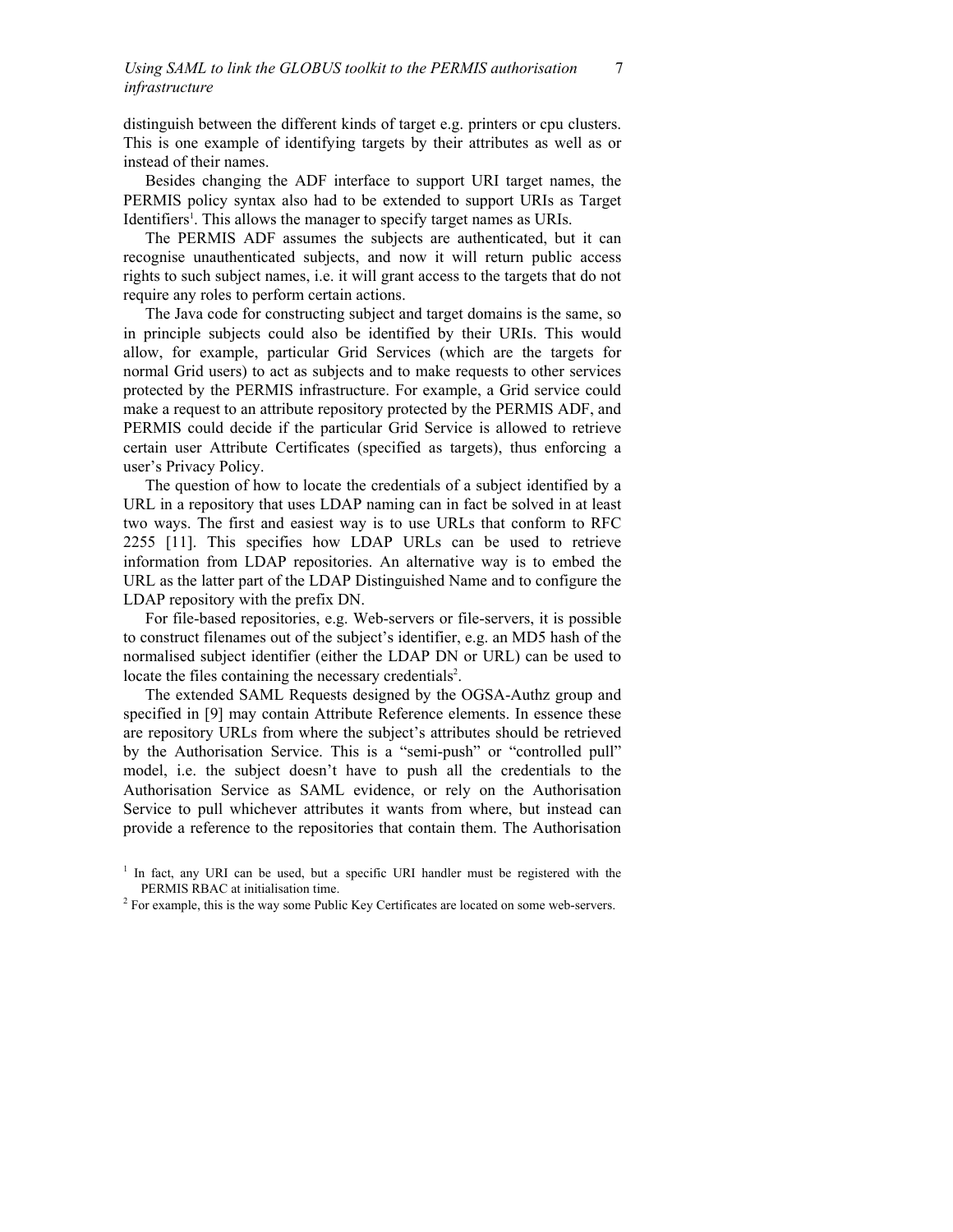Service will then pull the attributes from this referenced repository. Note that where the attributes are stored as digitally signed X.509 ACs, they are tamperproof and so it is still possible to use such references for making secure decisions. To cater for this extension to SAML, a new parameter to the PERMIS getCreds method has been introduced. It provides the PERMIS Authorisation Service with a list of repositories to contact to get the subject's credentials.

To configure the PERMIS Authorisation Service at initialisation time, it is necessary to specify the URL of the LDAP repository where the policy is located, the Distinguished Name of the manager issuing the policy, and the Object Identifier of the actual policy to be used. These parameters are specified in the GT3 Service Container deployment descriptor. Unfortunately, there is currently no way to make the deployment descriptor tamperproof. Therefore to ensure that the Grid service is always correctly configured, it is recommended that a human security officer should always be present at the service start-up time, to check that the configuration parameters that the service uses are the expected ones.

### **3.3 Operation Scenario**

There are two modes of interaction between GT3 and PERMIS Authorisation. One mode is remote, the other mode is local. In remote mode a PERMIS Authorisation Service is set up to serve a number of Grid Service Containers. In local mode of operation each Grid Service Container has its own PERMIS Authorisation set up as an Authorisation Handler. In local mode there are no SAML messages, and authorisation is done via the PERMIS API, so only a comparison of this mode to the remote mode of operation is given in section 4. The remote mode of operation is described below.

When a subject makes a request of a Grid Service, the subject is typically authenticated by the Grid Service Container using SSL and the user's X.509 certificate (see [8] for details). The subject may also invoke operations anonymously, in which case a special identifier (\*) is used to indicate an anonymous user. The service container generates a SAML Authorisation Request, which includes an identifier of the subject, an identifier of the service (its Grid Service Handle, a URI), and the name of the operation being invoked. This information is enveloped in a message containing a timestamp and signature along with other information to protect the message from tampering and prevent replay attacks. This message is sent to the trusted Authorisation Service as defined in the service's configuration, e.g. a PERMIS Authorisation Service.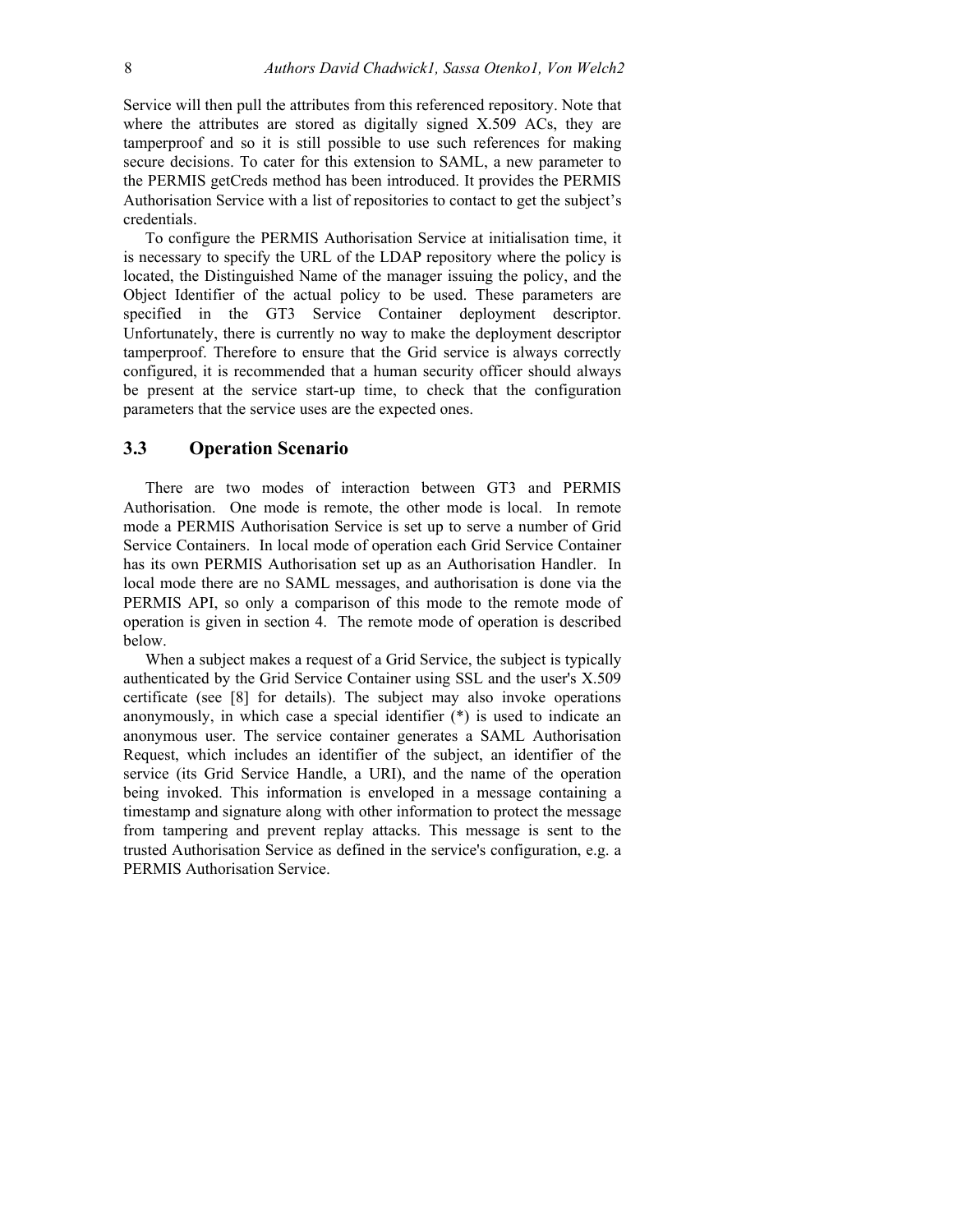The Authorization Service parses the request, uses the policy to make an authorisation decision about the request, and returns a response containing the decision (again enveloped in a message which includes a signature and replay protection). Only an affirmative decision will cause the service container to allow for the action requested by the user to be executed.

### **4. DISCUSSION**

The implementation described above should help to provide Role-Based Access Controls in Virtual Organisations built on Grids. Each of the resource providers will write a PERMIS policy for resource usage, and authorise collaborative institutions to issue roles to their members. The collaborative institutions will issue role assignment X.509 Attribute Certificates to their members, and based on these and the policy, the PERMIS ADF will make the authorisation decisions.

The implementation is now complete and pilot testing is due to take place during the next 5 months, so that actual results should be present in time for the CMS2004 conference.

It is still questionable how efficient it is to have such an authorisation service called via SAML/SOAP/Http rather than to have a PDP/ADF called locally via a programmable API. The gain that can be achieved using the centralised PDP is that in single sign-on distributed systems such as the Grid, the authorisation tokens (attribute certificates) of the user would have to be retrieved only once, rather than at each resource of the distributed system. In most cases this might give a doubtful gain in performance because SAML messages still have to be generated for each request.

A centralised PDP should make policy management easier – security managers do not have to change the policy at each PDP. However, the PERMIS infrastructure has already addressed this problem by storing its policy as a digitally signed AC in a central LDAP repository, from where all the distributed systems can retrieve the same policy.

A centralised PDP can provide more user privacy. For example, it is easier to conceal the user's identity in a single trusted PDP (and use a pseudonym throughout the rest of the system), rather than spread this knowledge across PDPs at each resource site.

A centralised PDP makes implementation of the Principle of Separation of Duties much easier to enforce – it is easier to track what roles a user has assumed in the past, so his further requests do not clash (e.g. the Payment Requestor cannot be a Payment Guarantee for the same order, and an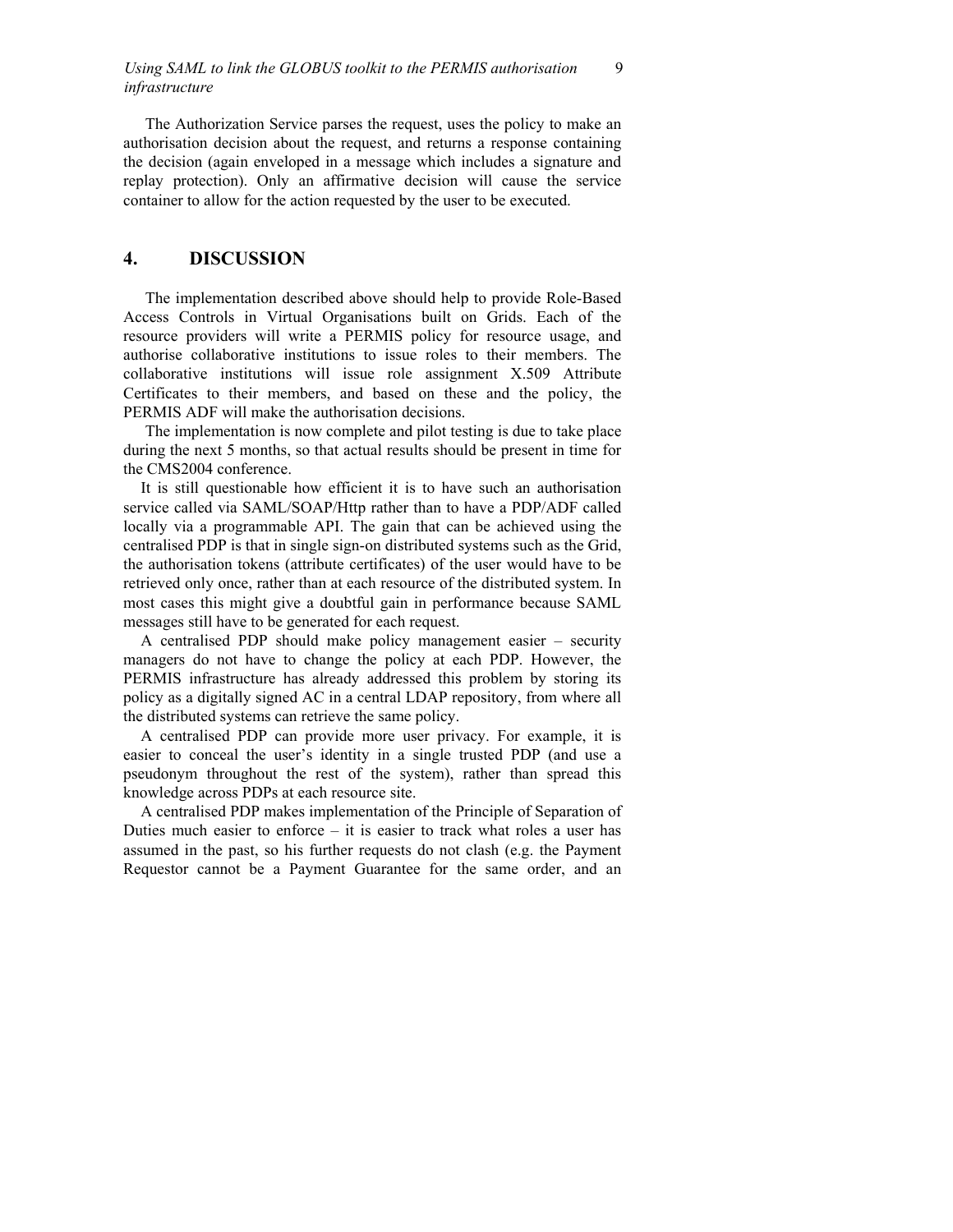Accountant cannot be an Auditor for the same transaction). This is much more difficult to enforce with multiple distributed PDPs.

Having said all this, it should be noted that most authorisation decision systems today are local, i.e. no centralised decision-making is done. Decentralising the decision-making process has its benefits, which are usually connected with the speed of decision making, and the up-to-date reflection of the system's state in the PDP (as contextual parameters).

The Grid environment encourages institutions to collaborate with each other. The links between these institutions may be established in a fairly spontaneous way, and these institutions may already have their own Privilege Management Infrastructures in place. This means that the participating institutions may have already assigned roles to their members. It is important in this case that the collaborating institutions are able to recognise each other's role assignments and optimally to be able to compare the roles issued by the different participating institutions. Currently the PERMIS policy has to be configured with all the different roles, and permissions assigned to each. In the future we expect to be able to express role mappings, and one of our ongoing projects aims to facilitate dynamic cross-institutional virtual organisations using existing PMIs.

#### **5. REFERENCES**

- [1] OASIS. "Assertions and Protocol for the OASIS Security Assertion Markup Language (SAML)". 19 April 2002. See http://www.oasisopen.org/committees/security/
- [2] Globus toolkit, http://www.globus.org/toolkit
- [3] D.W.Chadwick, A. Otenko, E.Ball. "Implementing Role Based Access Controls Using X.509 Attribute Certificates", IEEE Internet Computing, March-April 2003, pp. 62-69.
- [4] ITU-T Rec X.812 (1995) | ISO/IEC 10181-3:1996 "Security Frameworks for open systems: Access control framework"
- [5] Shibboleth Project, available at http://shibboleth.internet2.edu/
- [6] L. Pearlman, V. Welch, I. Foster, C. Kesselman, S. Tuecke. "A Community Authorization Service for Group Collaboration"**.** Proceedings of the IEEE 3rd International Workshop on Policies for Distributed Systems and Networks*,* 2002.
- [7] Johnston, W., Mudumbai, S., Thompson, M. "Authorization and Attribute Certificates for Widely Distributed Access Control," IEEE 7th Int Workshops on Enabling Technologies: Infrastructure for Collaborative Enterprises (WET ICE), Stanford, CA. June, 1998. Page(s): 340 -345 (see also http://www-itg.lbl.gov/security/Akenti/)
- [8] Von Welch, Frank Siebenlist, Ian Foster, John Bresnahan, Karl Czajkowski, Jarek Gawor, Carl Kesselman, Sam Meder, Laura Pearlman, and Steven Tuecke. Security for grid services. In *Twelfth International Symposium on High Performance Distributed Computing (HPDC-12)*. IEEE Computer Society Press, 2003.
- [9] Von Welch, Frank Siebenlist, David Chadwick, Sam Meder, Laura Pearlman. "Use of SAML for OGSA Authorization", Jan 2004, Available from https://forge.gridforum.org/projects/ogsa-authz